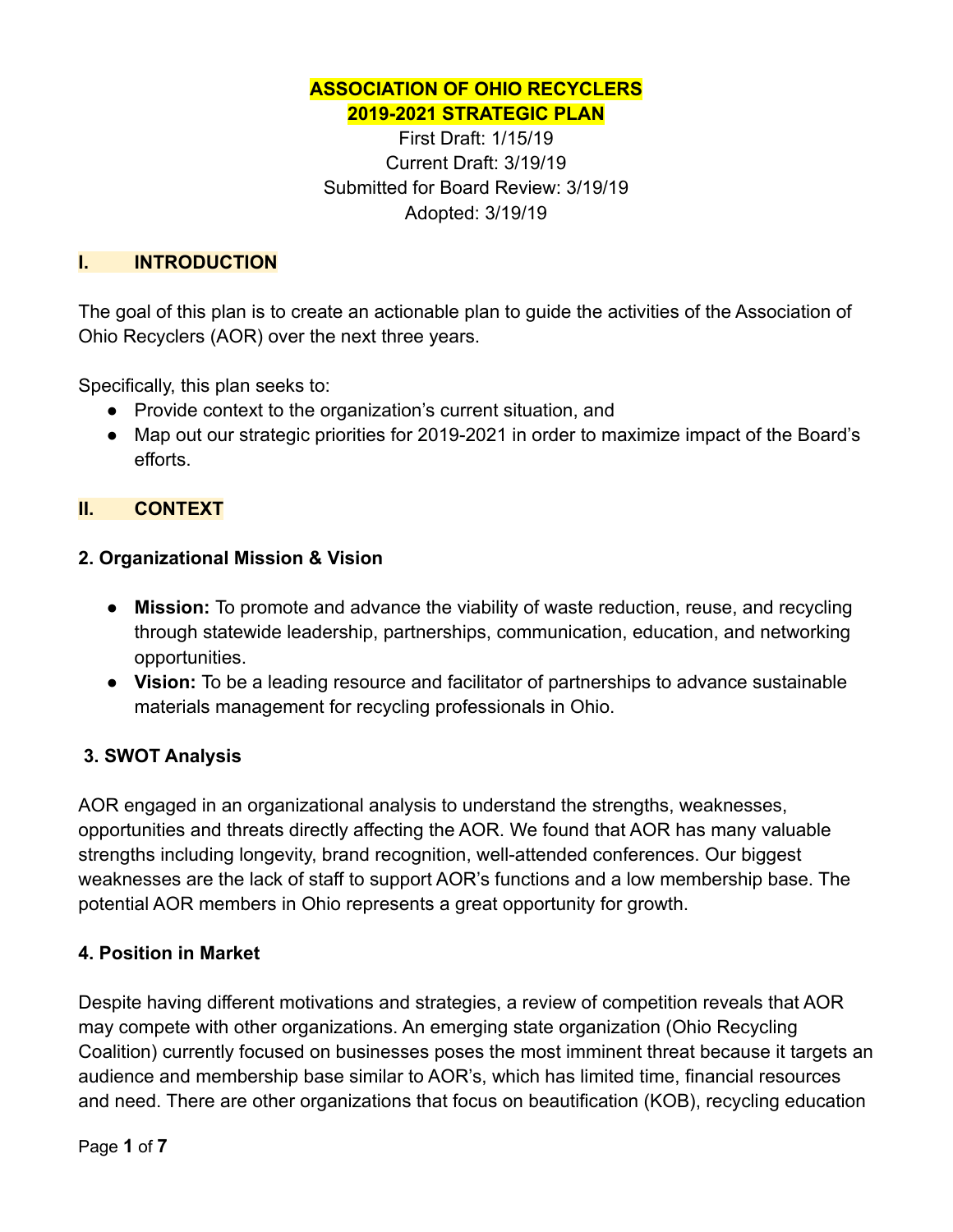(OALPRP), composting (ORAO) and solid waste management (SWANA Buckeye). While there is some overlap in membership, it is best to view these groups as potential strategic partners rather than competitors.

# **5. Operating Strategy**

Based discussions in our strategic planning process, we endeavored to use an operating strategy that:

- Focuses on building relationships
- Takes a proactive approach to membership development
- Effectively markets our programs and services
- Guarantees that services are seen favorably by members
- Ensures that financial needs are met

# **6. Committee Structure**

During the strategic planning process, we identified the need to simplify the Board committee structure. Moving forward, we will utilize the following board committees to be led by board members and populated by board members and organizational members (where appropriate).

- Strategic Planning & Development (oversee strategic planning process, ensure plan is being implemented, reviewed and potentially revised annually, membership recruitment, fundraising)
	- *Chair: John Woodman, Co-Chair: Michael Darling*
- Communications and Programming (website, social media, newsletters, etc.)
	- *○ Chair: Molly Kathleen, Co-Chair: Lauren Karch*
- Governance & Legislation (recruiting/training board members, legislation in General Assembly, oversee Board elections, update Code of Regulations as needed)
	- *○ Chair: Matthew Hittle, Co-Chair:Tiffany Barker*
- Events Planning (biennial professional development conference, planning for biennial partners conference, special events/conference registrations)
	- *Chair: Taylor Greely, Co-Chair: Abby Anderson*
- Finance (set annual budgets, oversee accounting efforts, treasurer for Partners Conference, oversee state/federal filings)
	- *○ Chair: Carol Giulitto, Co-Chair: Maria Ortiz*
- Ad-Hoc Committees, as needed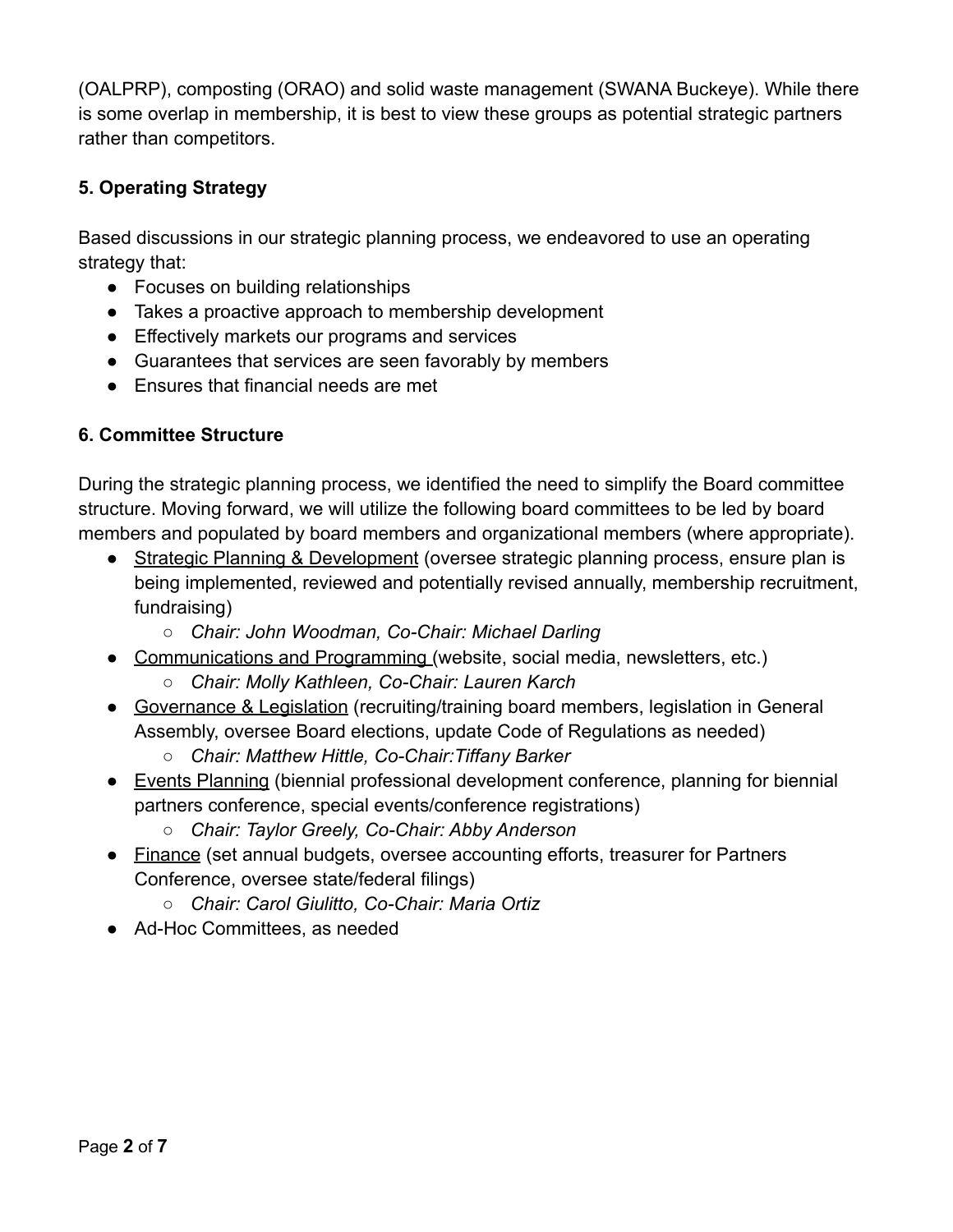# **7. Current Membership Structure**

As of January 2015, we changed the membership structure. AOR now has 4 categories of memberships (this will remain intact during this planning period):

- Business, \$300 per year
- Government, \$200 per year
- Non-Profit and University, \$125 per year
- Individual, \$100 per year

## **8. Current Program & Service Offerings**

The following are the list of current programs and services, some are open to the public and others are for members-only.

Our Public services include:

- Posting news and events via social media
- Educational informational via our website's "Resources" page

Our Member-only services include:

- Invitations to special events such as our networking events, member/board meetings, conferences (free or fee, depending on the event. If a fee, it's discounted for members)
- Quarterly members e-newsletter
- Discussion Forum (to be developed)
- Online Resource Library (to be developed)
- Membership to National Recycling Coalition (AOR is an affiliate)
- Opportunity to serve on the AOR board

## **III. STRATEGIC PRIORITIES**

The following highlights AOR's key goals for 2019-2021, with correlating activities that will help make them happen. Please note that they are listed in order of importance, although many activities will be on a concurrent implementation schedule.

# **GOAL 1: Ensure Committees Stay Active & Meet Purpose**

It is the responsibility of **all committee chairs** (as listed below) to see that their committee stay active. In order to do so, they should ensure the following:

- Committees are populated (open to all dues-paying members).
- Regular meetings are scheduled and hosted (in-person or via conference call).
- Ongoing meeting notes are posted to the BOD folder in google drive.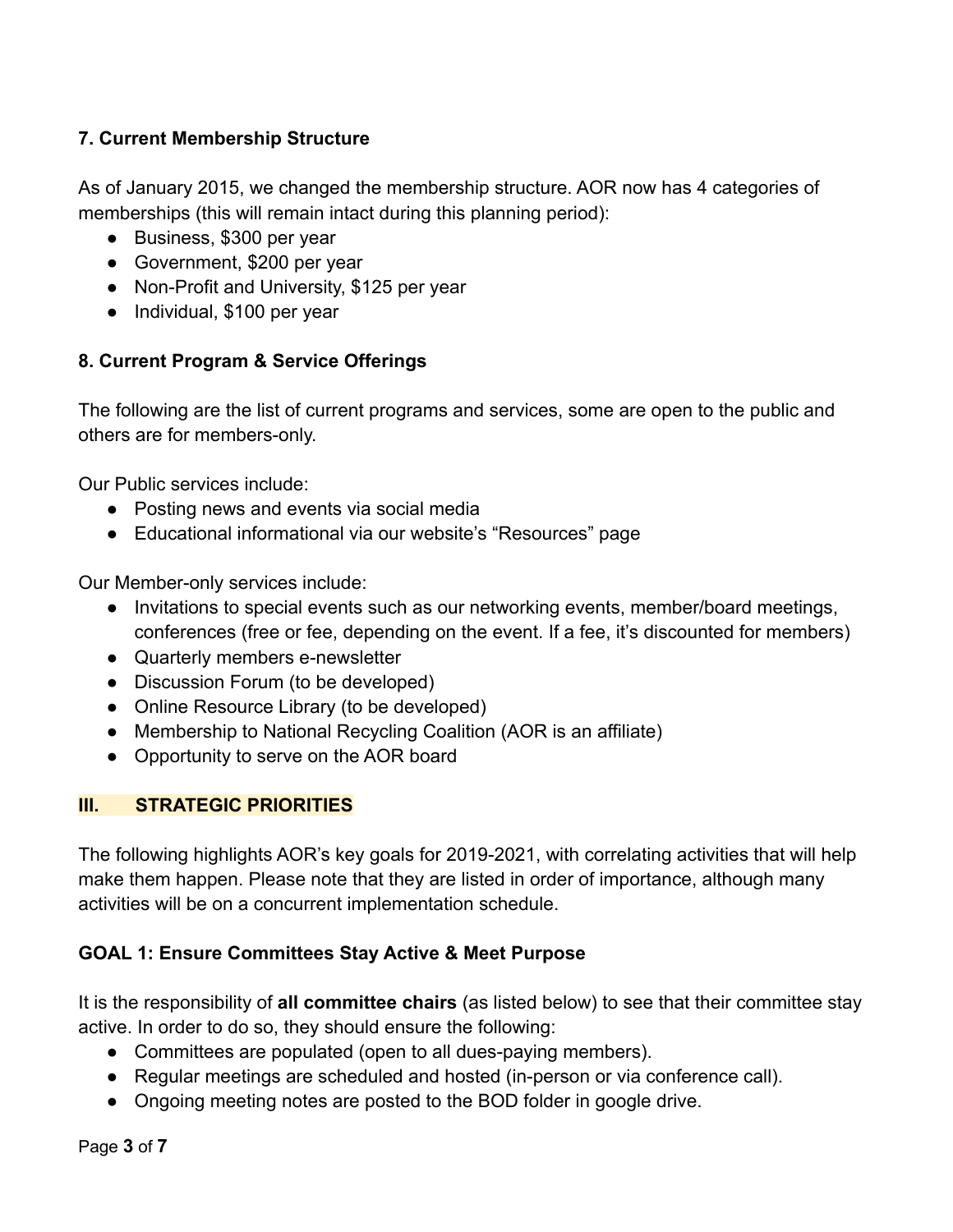● Monthly verbal progress reports are provided to the Board during meetings (if you're unable to attend please send written updates).

It is the responsibility of **all committee chairs** (as listed below) to meet the purpose of each committee, as defined below:

- **Communications & Programming Committee**
	- Purpose: Increase awareness of sector and organization, and provide effective programming to members.
	- Chair: *Molly Kathleen; Lauren Karch*
	- *○* Participants: *Tony Gillund*
	- Status: Meets monthly.

## ● **Event Planning Committee**

- Purpose: Develop and implement events including the annual Members Meeting, biennial AOR Conferences, and biennial Partners Conferences
- Chair: *Taylor Greely; Abby Anderson*
- Participants: *TBD*
- Status: Meets monthly.
- **Finance Committee**
	- Purpose: Ensure the budget and books are in order, membership data (dues, etc.) prepares for the annual audit, submits tax information, and all organizational filing requirements are met - state/federal filings, etc.
	- Chair: *Carol Giulitto; Maria Ortiz*
	- Participants: *TBD*
	- Status: Meets monthly prior to board meetings.

#### ● **Governance Committee**

- Purpose: Ensure Board is fully staffed, important insurances are in place, and all members are trained and informed of any pressing issues;
- Chair: *Matt Hittle; Tiffany Barker*
- *○* Participants: *TBD*
- Status: Meets as needed.

## ● **Strategic Planning & Development Committee**

- Purpose: Ensure the forward-thinking financial and strategic goals of the organization are being met.
- Chair: *John Woodman; Michael Darling*
- Participants: *Tiffany Barker*
- Status: Meetings TBD, via conference call.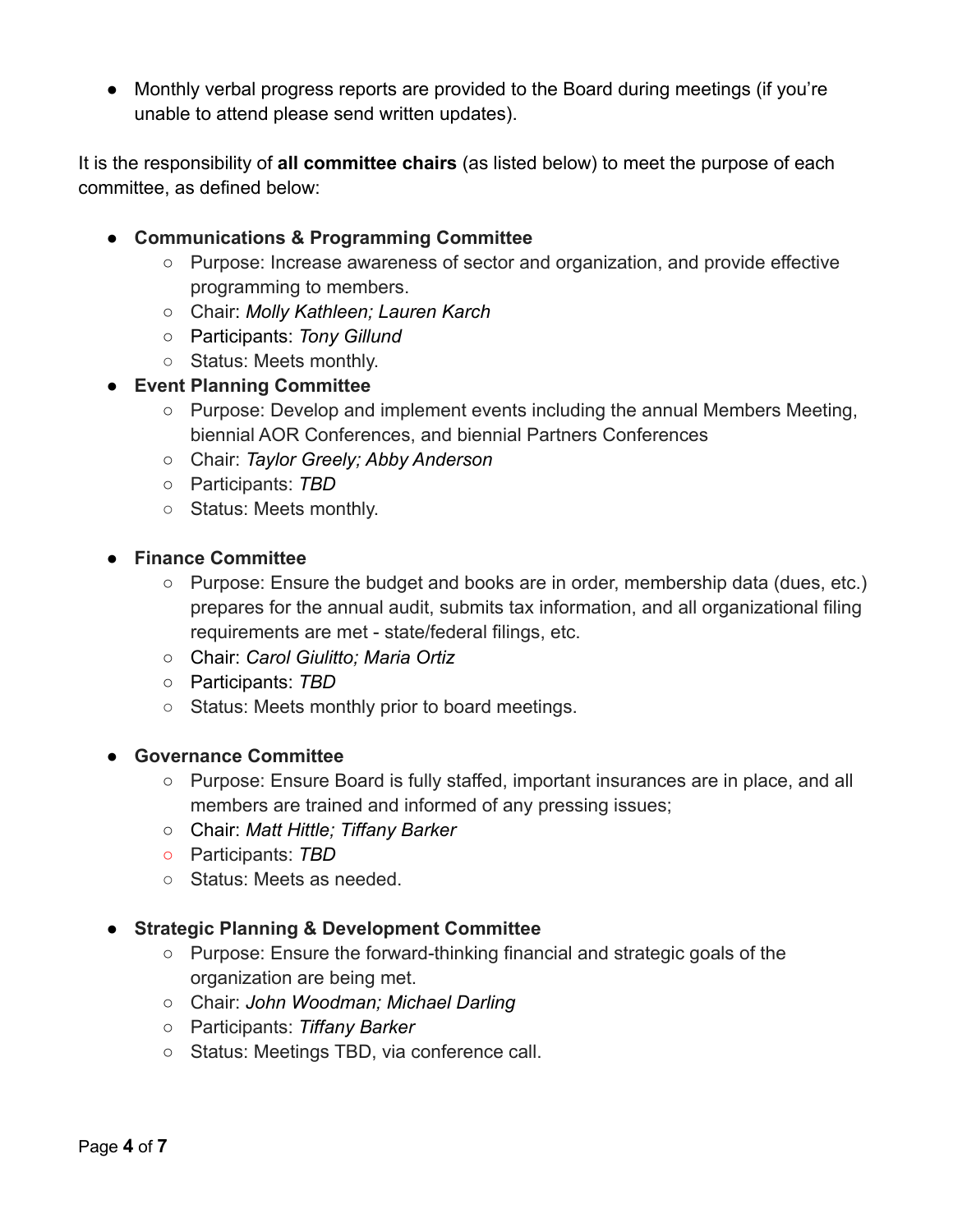# **GOAL 2. Enhance visibility of sector and organization**

Communications & Programming committee will work on activities that include, but are not limited to, the following:

- Manage website and social media (Have a consistent and engaging presence on social media. Increase followers and engagement.)
- Create board member profiles on AOR website, promote through social media.
- Produce and distribute a quarterly e-newsletter
- Develop stronger relationships with other strategic partners organizations (NRC-ROC, Buckeye SWANA, Keep Ohio Beautiful, Organics Recycling Association, Ohio Association of Litter Prevention)
- Promote AOR programming the programming of our strategic partners through our network (e-newsletters, social media, discussion forum)
	- AOR's members discussion forum
	- OEPA's statewide materials exchange (Materials Marketplace).
	- NRC's quarterly market development webinars

# **GOAL 3: Improve the value proposition for members**

Communications & Programming Committee will work on activities that include, but are not limited to, the following:

- Map out the current offerings and proposed offerings.
- Determine what is working well and what is not working as well, learn "what is the value of AOR? to you" (via member surveys, etc.).
- Review data and prepare recommendations.
- Create a members discussion forum via google groups
- Create a members resource library (on website or through google drive)

# **GOAL 4: Advance financial stability of organization**

Strategic Planning & Development Committee will work on activities that include, but are not limited to, the following:

- Increase membership numbers (recruit private sector, solid waste districts, cities, and consultants)
- Increase board contributions (consider "Give or Get" rule)
- Seek out Corporate Sponsorships
- Consider Fee for Service Projects (trainings/webinars)
- Review and apply for timely grants (operations & project-related)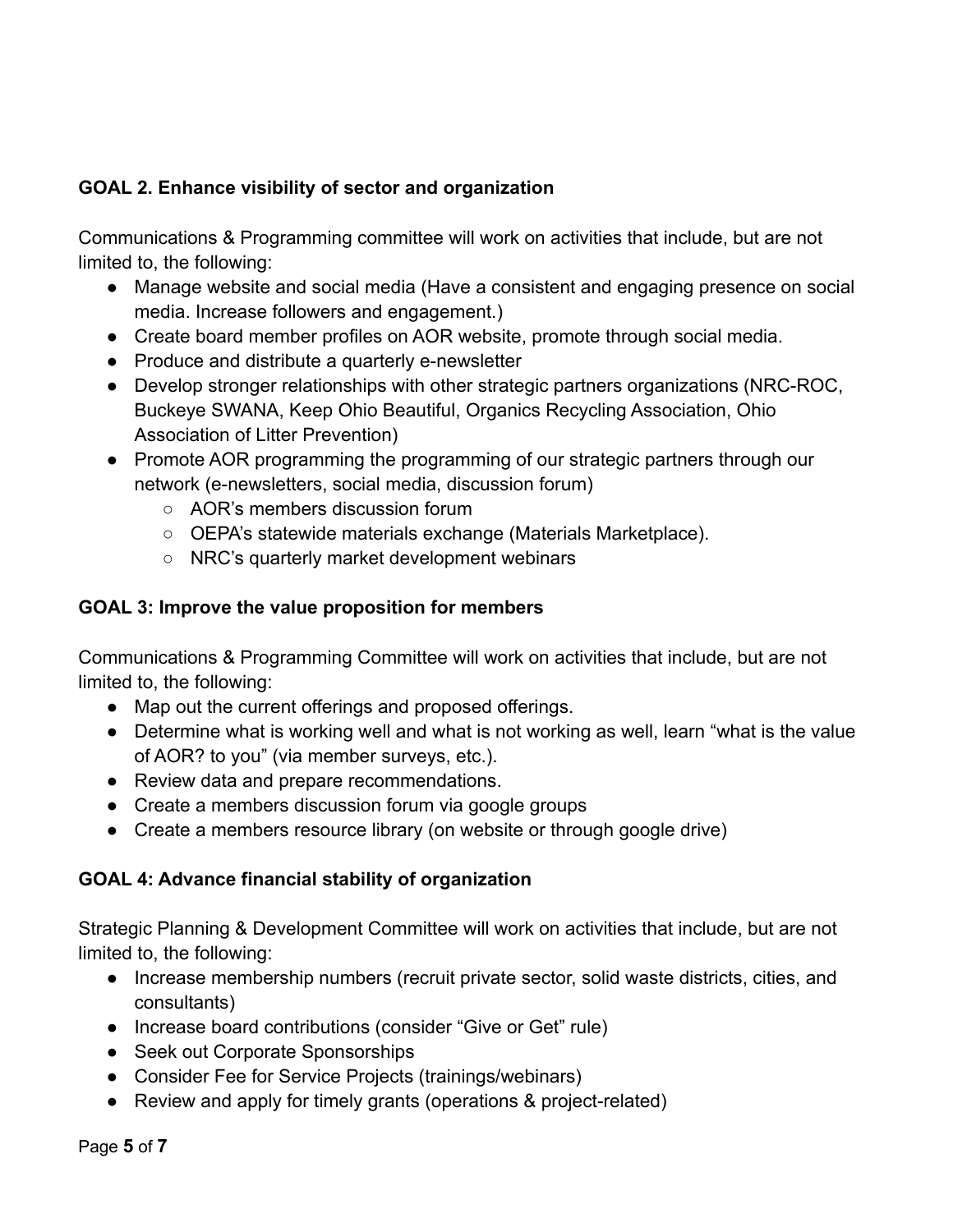# **GOAL 5: Continually improve organizational governance**

Governance Committee will work on activities that include, but are not limited to, the following:

- Develop a Board Manual (clarifies roles and responsibilities of board positions and committees, makes it clear that the board is a working/fundraising board, set a rule that each board member must chair and/or sit on one board committee, set a rule about "give or get" contributions, include a signature/acknowledgement feature).
- Ensure that all BOD members have reviewed, acknowledged and signed their Board Manual (once developed).
- Perform an annual review of current board members to see what expertise is on hand, and can be accessed by staff, likewise recruit where skills are needed.
- Enforce board rules (committee participation, attendance, membership dues, etc) as per "Board Orientation".
- Makes sure current and new Board Members are committed to their roles and responsibilities, and that they sign and return their board manuals.
- Hosts an annual Members Meeting.
- Formalizes a board recruitment/vetting process.
- Analyzes pros and cons of legal structure (Foundation (501C3) vs AOR (501C6)

# **GOAL 6: Enhance financial oversight infrastructure**

Finance Committee will work on activities that include, but are not limited to, the following:

- Prepare annual budgets
- Inputs financials into a tracking document
- Create monthly financial report to the entire Board including P&L, Budget to Actuals and Balance Sheet)
- Ensures that A/R and A/P is being tracked
- Create a database that can manage members data
- Collects and scan financial statements and make them available in the BOD folder in google docs

# **GOAL 7: Streamline event planning processes**

Events Committee will work on activities that include, but are not limited to, the following:

● Create a event planning template(s) that allows ease of use for future planners.

# **GOAL 8. Ensure strategic plan is implemented in a timely manner**

Page **6** of **7**